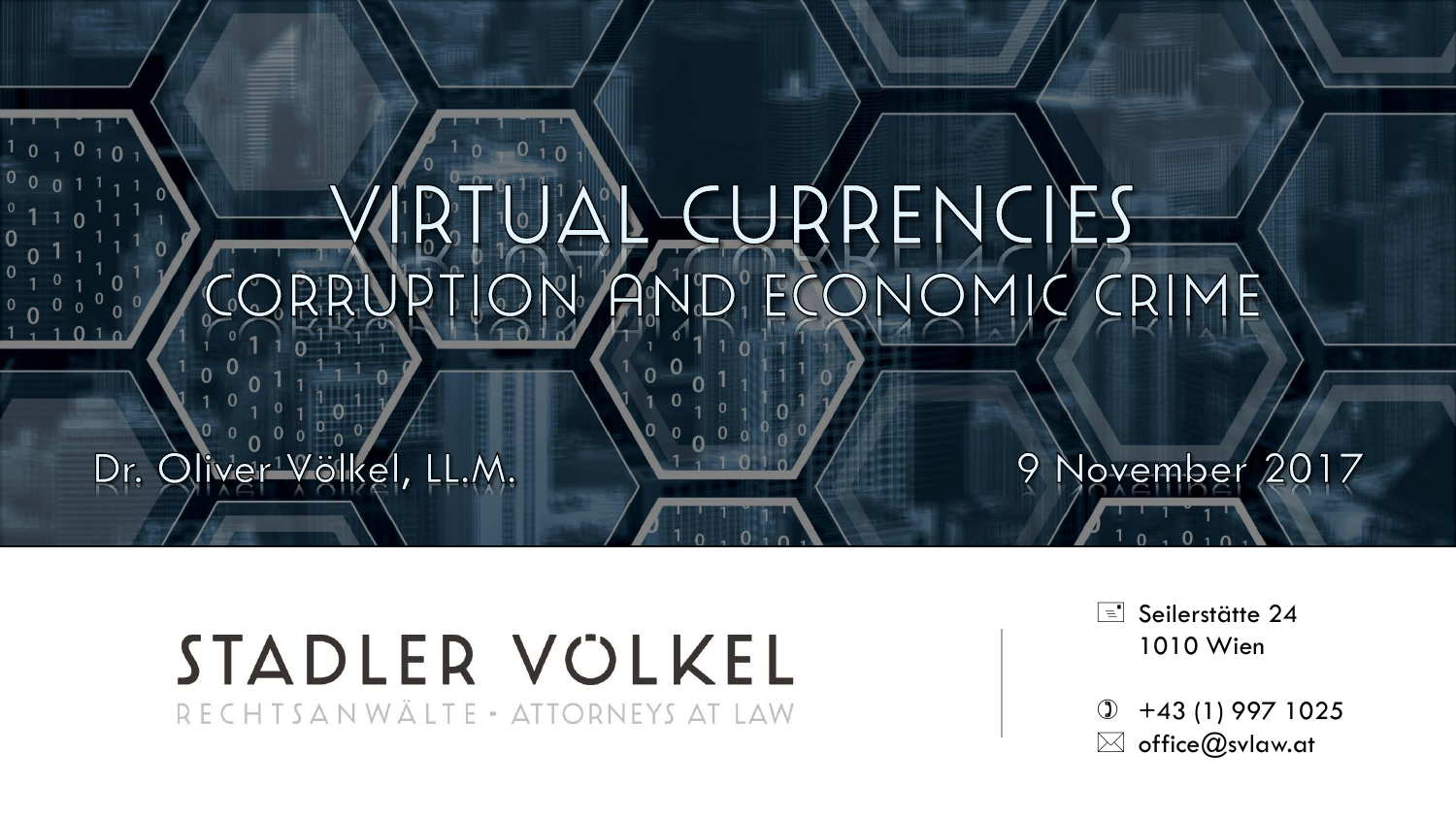## OVERVIEW

- − Outline of the problems
- − What are Virtual Currencies (VCs)?
- − Legal consequences (constitutional barriers)
- − Actors involved
- − Update of the 4<sup>th</sup> AML-Directive
- − AML and Virtual Currencies in Austria today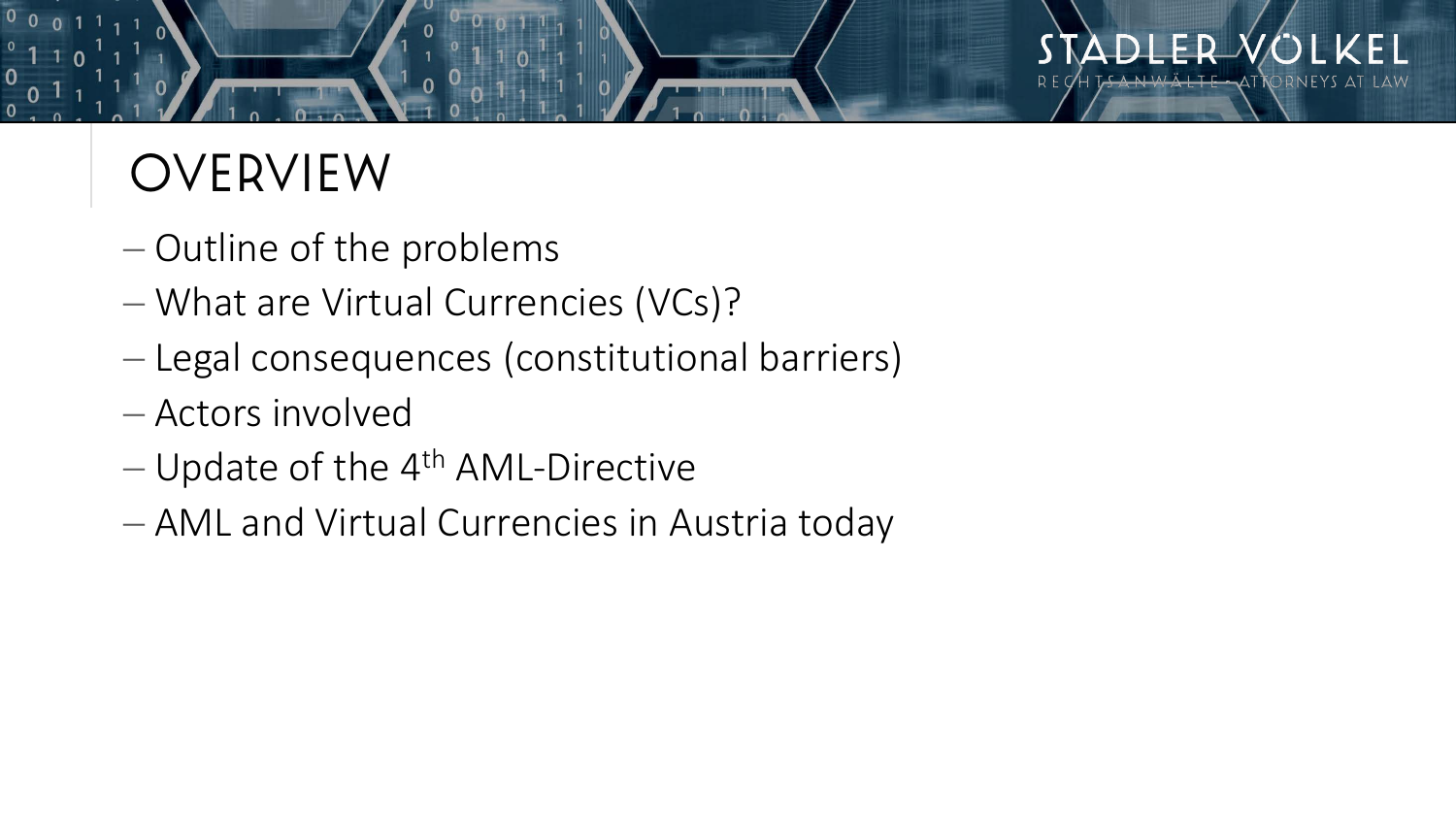## OUTLINE OF THE PROBLEMS

- − "The next big thing" here to stay
- − Name covers a plethora of phenomena
- − Risk for money laundering comparable to cash but faster
- − Legal uncertainty (still)
	- − Differing legal views of various institutions (e.g., FMA, Ministry)
	- − Increasingly more literature on individual legal aspects
	- − Consideration of constitutional aspects
- − Austria: no legislation, no judicial or administrative decisions
- − European Union: Update of the 4<sup>th</sup> AML-Directive on track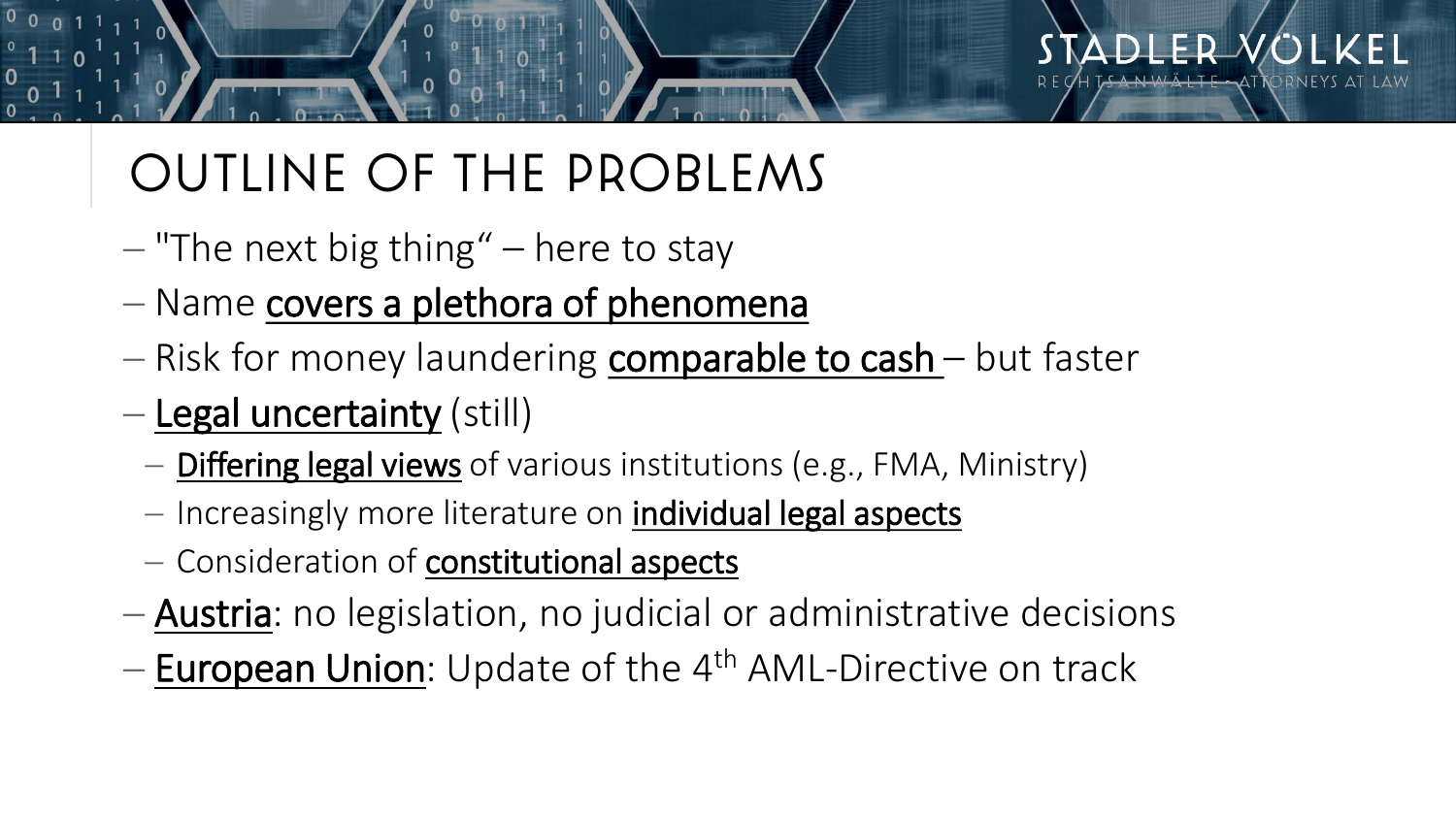## WHAT ARE VIRTUAL CURRENCIES? (I)

- − Function-related approach
	- − Data points in a **distributed ledger**
	- − Means of digitally transferring value
	- − Transactions are
		- − recorded permanently
		- − unchangeable
	- − Disposal requires knowledge of private key
- − Origin-related approach:
	- − Invention of the private sector
	- − Digital commodity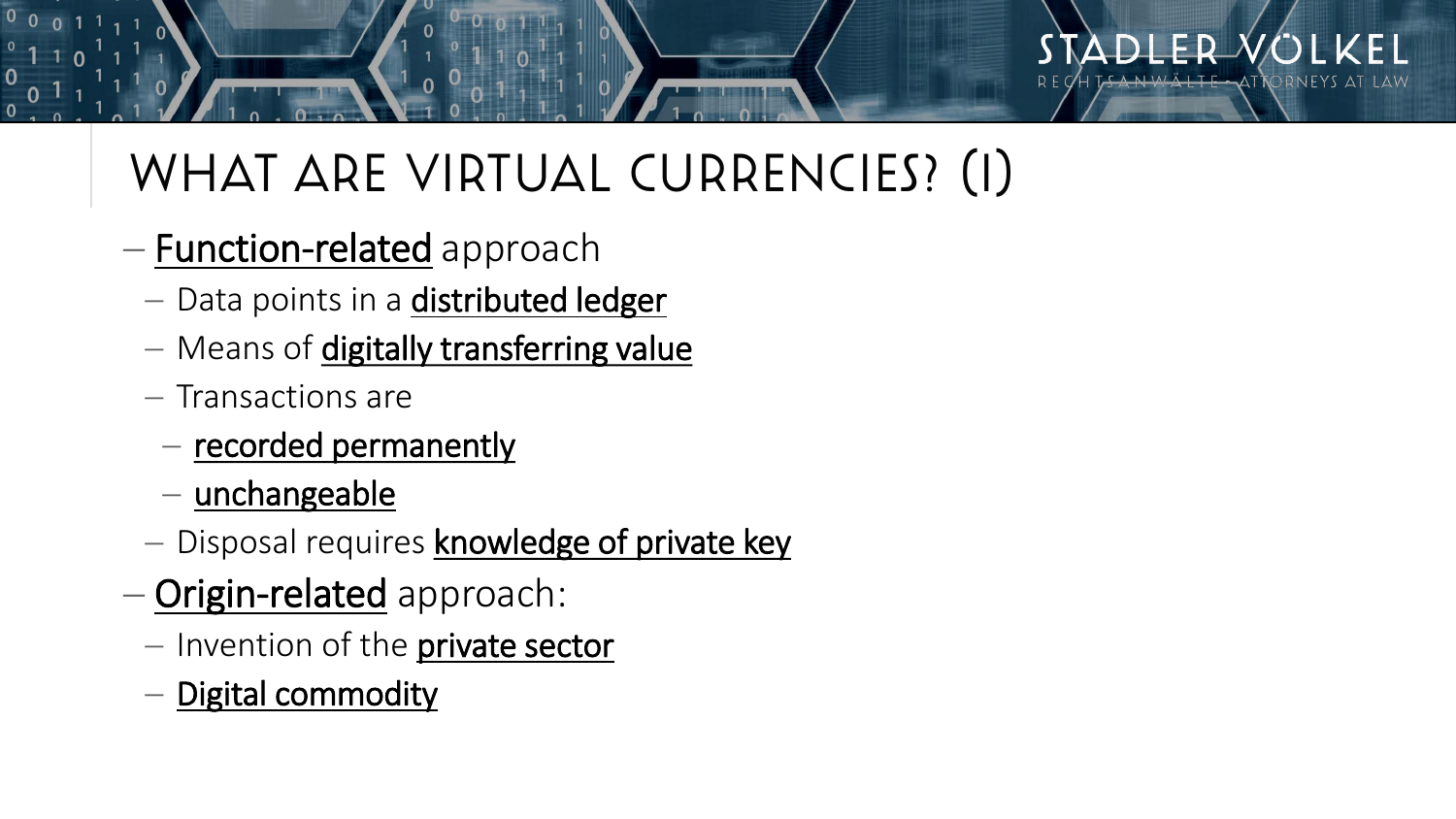# WHAT ARE VIRTUAL CURRENCIES? (II)

- − Right to dispose of the value embodied in the record and to exclude others from it
- − "Things" in the sense of § 285 General Civil Code (ABGB)
	- − Necessary: controllability
	- − Particularly pronounced: Private key!
- − More precise classification
	- − Immaterial, movable, consumable, estimable, fungible things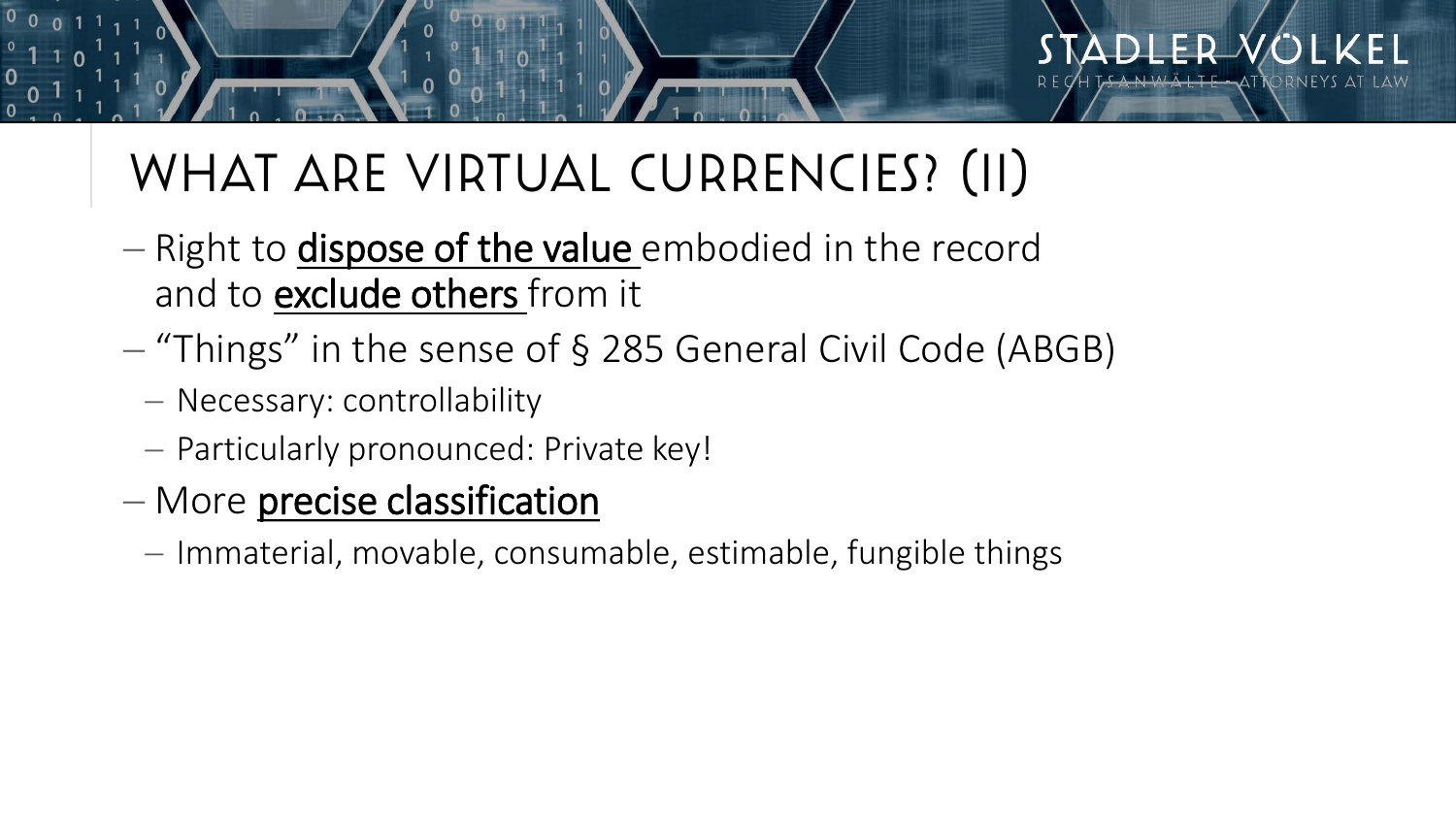## LEGAL CONSEQUENCES

- − Property law applies
	- − Ownership

### − VCs may be subject of contracts

- − purchase, barter, donation, loan, pledge, etc.
- − Any regulation is necessarily subject to fundamental rights barriers
	- − freedom of ownership
	- − freedom of occupation
	- − principle of equality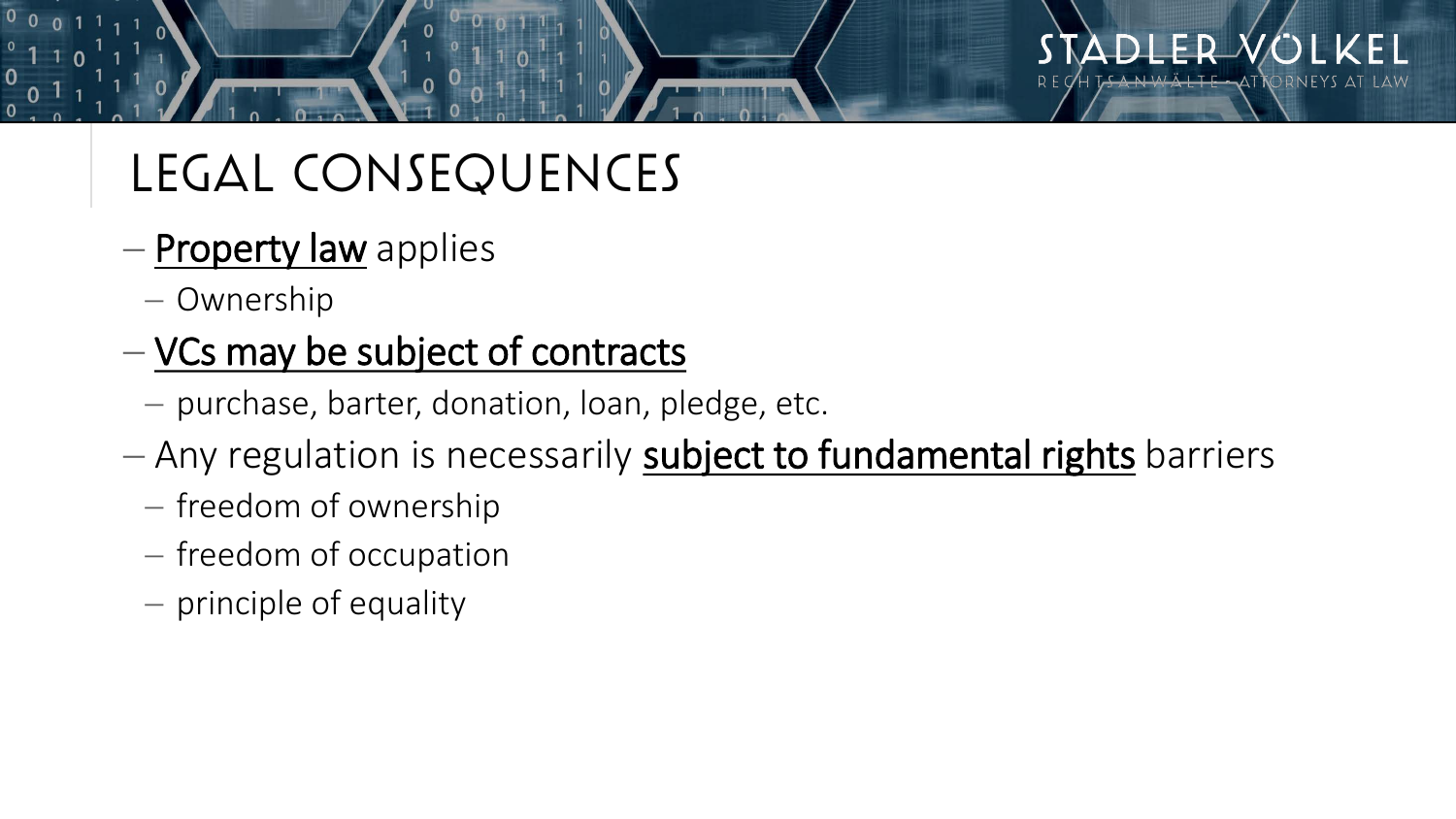

### ACTORS INVOLVED

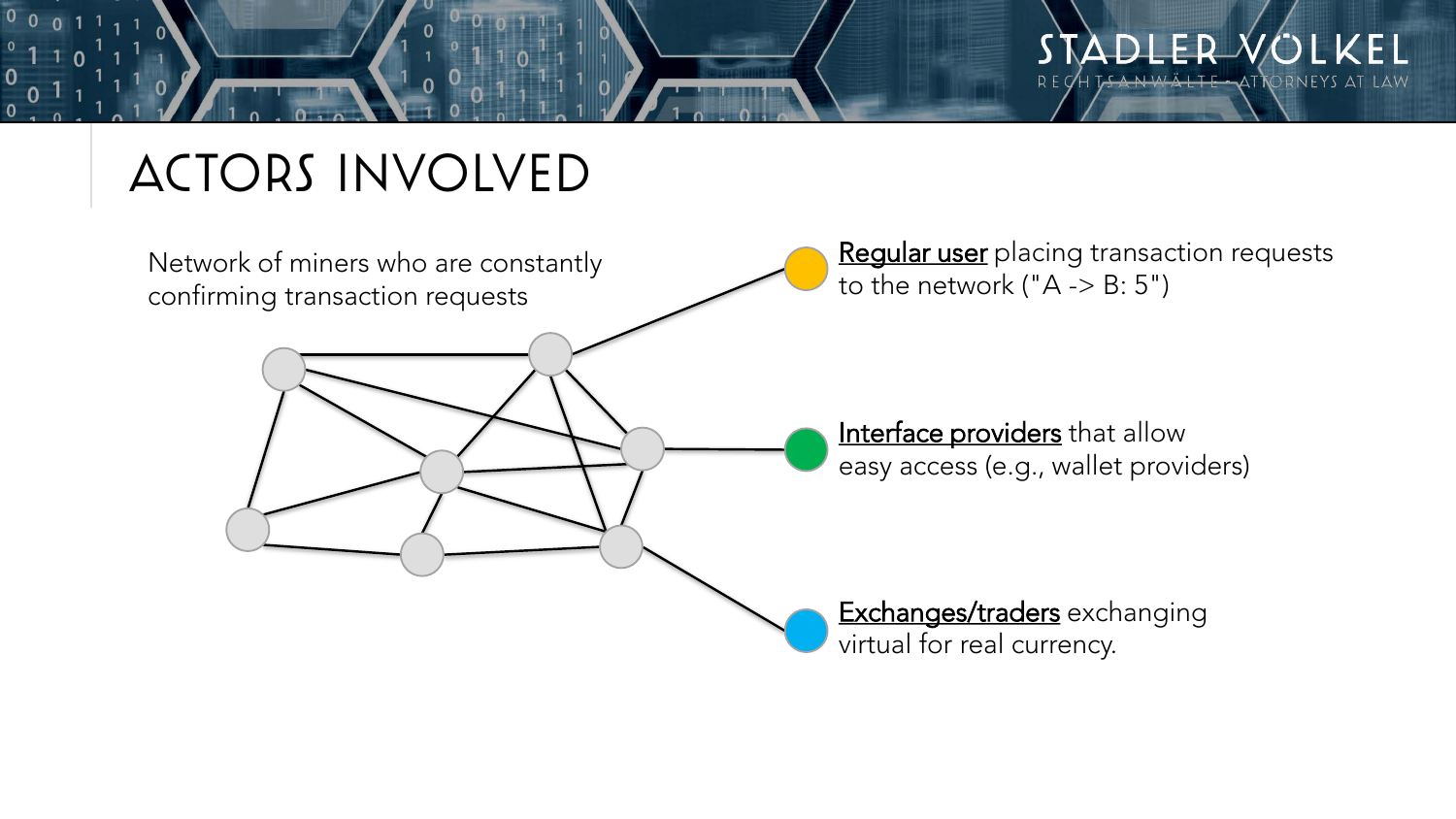## UPDATE OF THE 4TH AML-DIRECTIVE (II)

- − 07/2016 Legislative proposal (COM(2016)0450)
- − 12/2016 Committee on Legal Affairs opinion (PE594.003)
- − VC 'gate keepers' to be covered
	- − "*(g)* providers *engaged* primarily and professionally *in* exchange services *between virtual currencies and fiat currencies;*
	- − *(h)* wallet providers *offering* custodial services *of credentials necessary to access virtual currencies.*";
- − Gate keepers to be licensed or registered
- − Same scrutiny as other covered entities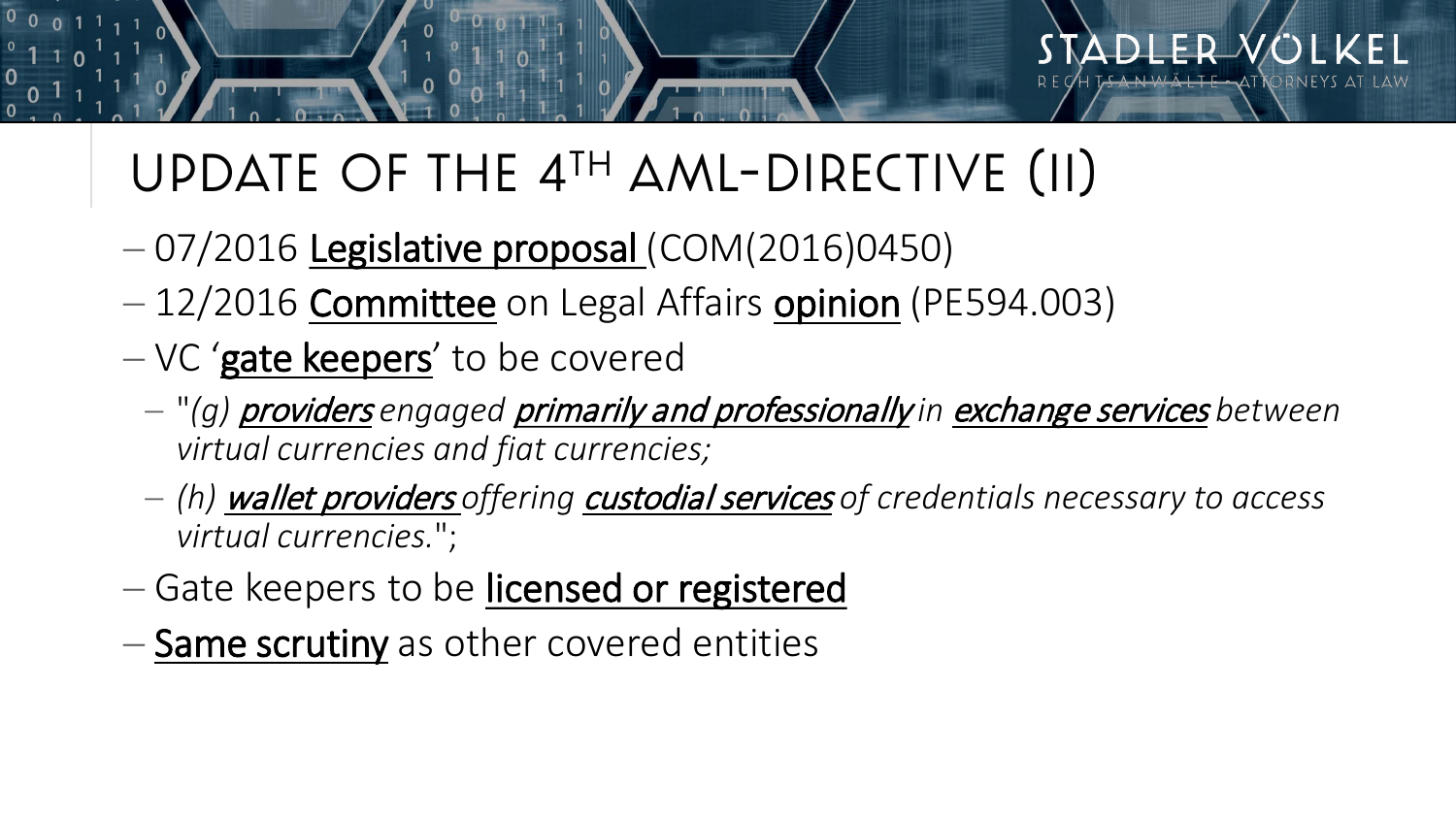# UPDATE OF THE AML-DIRECTIVE (I)

- − Definition proposal
	- − "*'virtual currencies' means a* digital representation of value *that is neither issued by a central bank or a public authority, nor necessarily attached to a fiat currency, but is accepted by natural or legal persons as a means of payment and can be transferred, stored or traded electronically."*
- − Committee opinion
	- − "*'virtual currencies' means a digital representation of value that is neither issued by a central bank or a public authority, nor attached to a legally established currency, which does not possess the legal status of currency or money, but is accepted by natural or legal persons as a* means of exchange *or for other purposes, and can be transferred, stored or traded electronically. Virtual currencies cannot be anonymous*."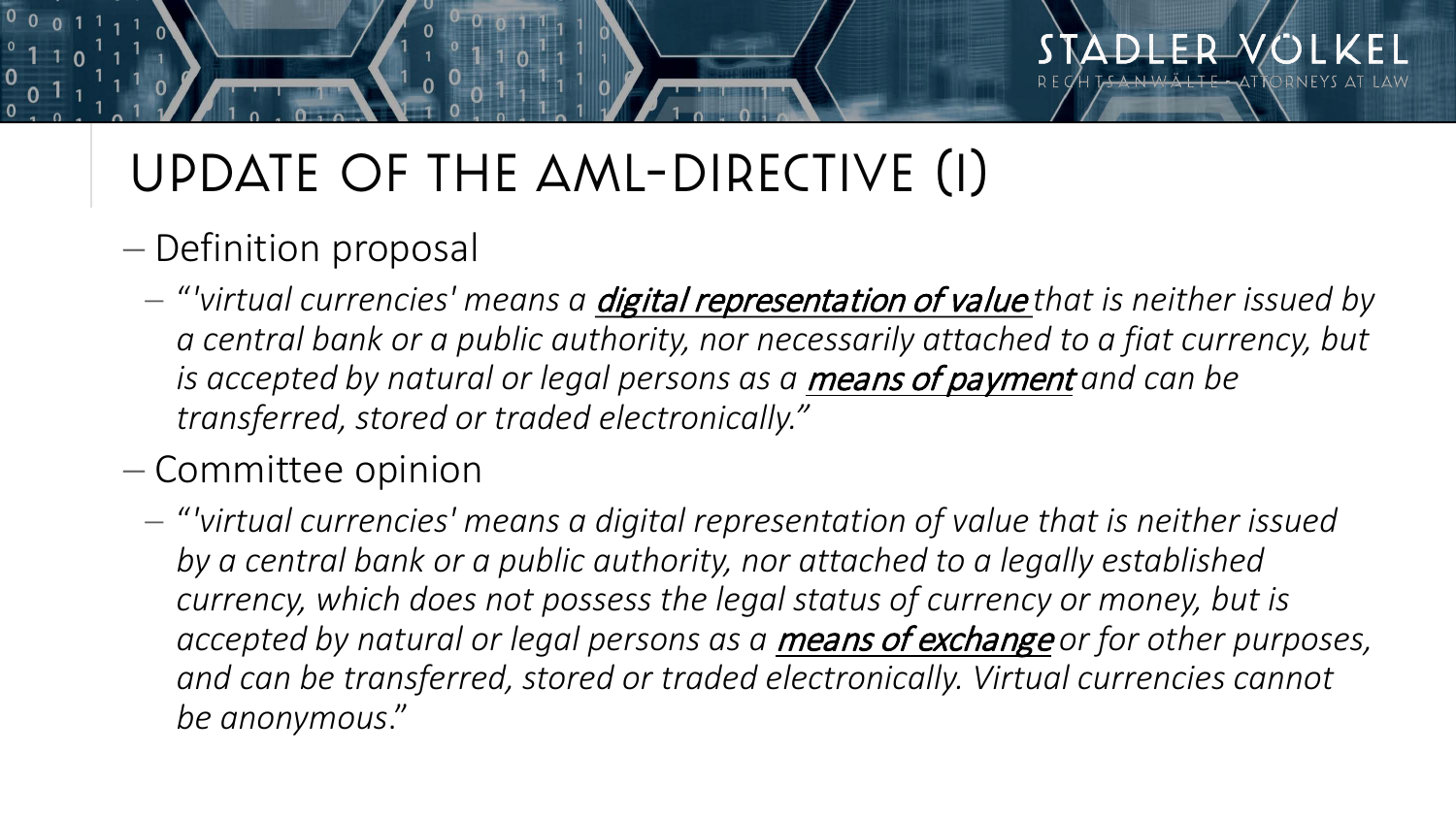## AML AND VIRTUAL CURRENCIES TODAY

- − Austrian Trade Regulation (Gewerbeordnung; GewO)
	- − §§ 365m1 to 365z GewO
	- − KYC obligations generally for all 'trades'
- − Federal Ministry of Economic Affairs
	- − Trading with virtual currencies does not constitute a 'trade'
- − Erroneous legal qualification
- − Correct
	- − VCs are private economic goods
	- − Trading of VCs constitutes a trade
	- − Traders are covered by AML provisions